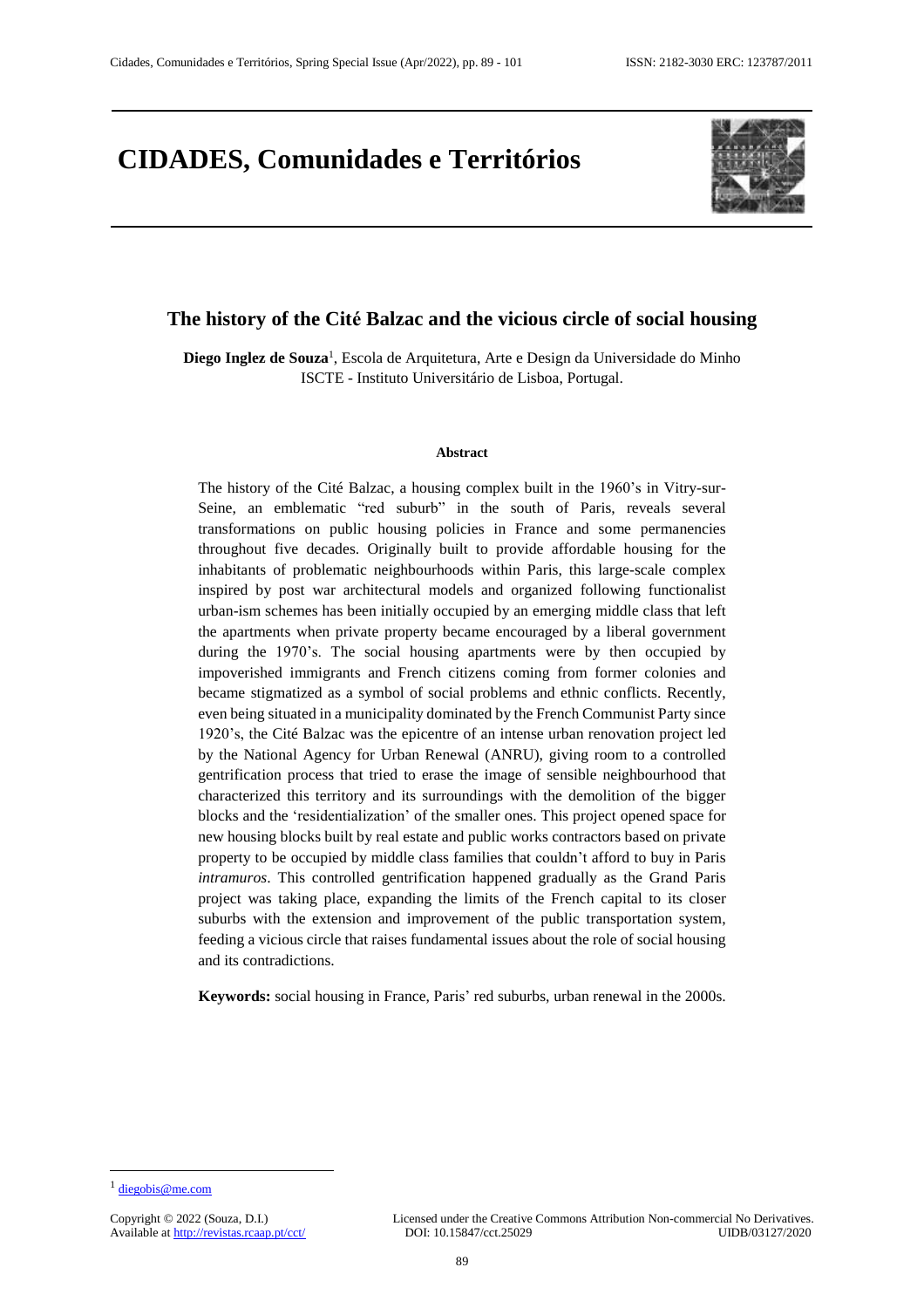#### **Introduction**

In this article, our aim is to discuss some problems and conflicts emerging from the analysis of the history of a particular grand ensemble in the Paris' southern red suburbs, built in the last years of the Thirty Glorious years of economic growth after World War II, partially demolished and rebuilt during an ambitious renewal operation in early 2000's. In the PhD thesis defended in 2014, our strategy was to develop two monographs on specific largescale housing projects in France and Brazil to understand their parallels and common aspects, revealing the role of social housing in the capitalist societies and their structural problems. Here, we will focus in one side of this wider story, concentrating our attention on Vitry-sur-Seine, emblematic municipality dominated by the French Communist Party since interwar period where social housing was a strategic field on public policies and political rhetorics. During the so-called ZUP (*Zone à Urbaniser en Priorité*) years, especially after the inauguration of the Fifth Republic in France (1958), the state set in motion an ambitious plan to reorganise the banlieue, which envisaged the construction of several *grands ensembles* around Paris, as an indispensable measure to balance rural migrations towards Paris and reduce the population density of the crowded and run-down "îlots insalubres".

Many recent works have been published in France on the history of grands ensembles, in an at-tempt to understand the enormous transformation to which these spaces and objects were subject-ed. From symbol of a broad constructive social project, the huge housing estates produced during the thirty glorious years of spectacular growth of the French economy in the post-war period, especially in the 1960s, came to be seen as spaces of segregation, violence and social problems, occupying the place previously reserved for *bidonvilles* and self-built territories, also known as "pavillonaire".<sup>2</sup> It is mainly up to historians of the city, architecture and urbanism to recover the original meaning of the grands ensembles, as does Danièle Voldman: "Les grands ensembles sont aujourd'hui perçus comme des repoussoirs et des symboles d'une relégation sociale; ils ont pour-tant été, en leur temps, l'objet d'une des plus belles ambitions du XXème siècle: offrir un logement décent à tous." (Voldman, 2010, p.201)

From monographic approaches over one particular project or grouped under the work of one architect or institution to sociological perspectives or political histories, grands ensembles became recently privileged objects of urban and social history in France. Even if the ordinariness of Cité Balzac didn't claim for specific work in architectural history field<sup>3</sup>, as one of the less exceptional examples of many grands ensembles with similar stories, after its spectacular, mediated and traumatic renewal, our hypothesis is that this particular territory describes a perfect cycle, showing the limits and contradictions of social housing as a modern utopia, its crisis and contemporary conditions. Cité Balzac interests us not only because it was one typical 1960's project, symbol of a new way of living and of the modernization of housing construction techniques and policies but also because it suffered intensely a process of degradation and stigmatization, being characterized a little more than a decade after its inauguration by social problems, violence, conflicts involving youngsters, unemployment, drug trafficking and the concentration of immigrants and poverty. From ZUP, Cité Balzac shifted to *Zone Urbaine Sensible* (ZUS), a euphemism that inserts it in the cartography of problematic suburbs, relegated to those who could not choose where to live through not so subtle economic or ethnic differentiations.

Here, we will shortly present the construction of the Cité Balzac, inscribed in this ambitious urban operation in the southern limits of this red suburb<sup>4</sup>, its occupation and the conflicts that lead to its physical and social metamorphose through one project led by local communists and funded by the National Agency for Urban Renewal (ANRU). The logics of ANRU imposed the demolition of the gigantic housing blocks, towers and slabs, substituted by new typologies and new policies, favouring a controlled gentrification process, under the notion of "social mixing".

<sup>2</sup> See the study made between 1964 and 1965 by the Institut de Sociologie Urbaine under the coordination of Henri Lebfevre entitled *L'habitat pavillonaire*, with the collaboration of Henri Raymond, Nicole Haumont, Marie-Geneviève Raymond and Antoine Haumont, published in Paris by the Centre de Recherche d'Urbanisme in 1966.

<sup>3</sup> With the exception of Robert Heritier's work, presented as an thesis on architecture at Unité Pédagogique d'Architecture n° 6 (UPA n°6, nowadays École Nationale Supérieure d'Architecture de Paris La Villette) in 1982, that aimed solve Cité's Balzac problems through smallscale architectural interventions. See also the documentary *Dans le regard des autres*, directed by Daniel Kupferstein in 2010 and produced during the first demolitions, capturing the memories and nostalgia of inhabitants when recapitulating the history of the Cité Balzac.

<sup>4</sup> *Banlieue rouge* (or red suburbs, in a free translation) is a common expression in France to designate the municipalities around Paris and other major french cities led by the French Communist Party mayors during the 20th century, place of a particular political phenomena known as the "Municipal Communism". See Fourcaut, A. (Org.) *Banlieue rouge: Années Thorez, années Gabin: archétype du populaire, banc d'essai des modernités (1920-60)* Paris: Autrement , 1992.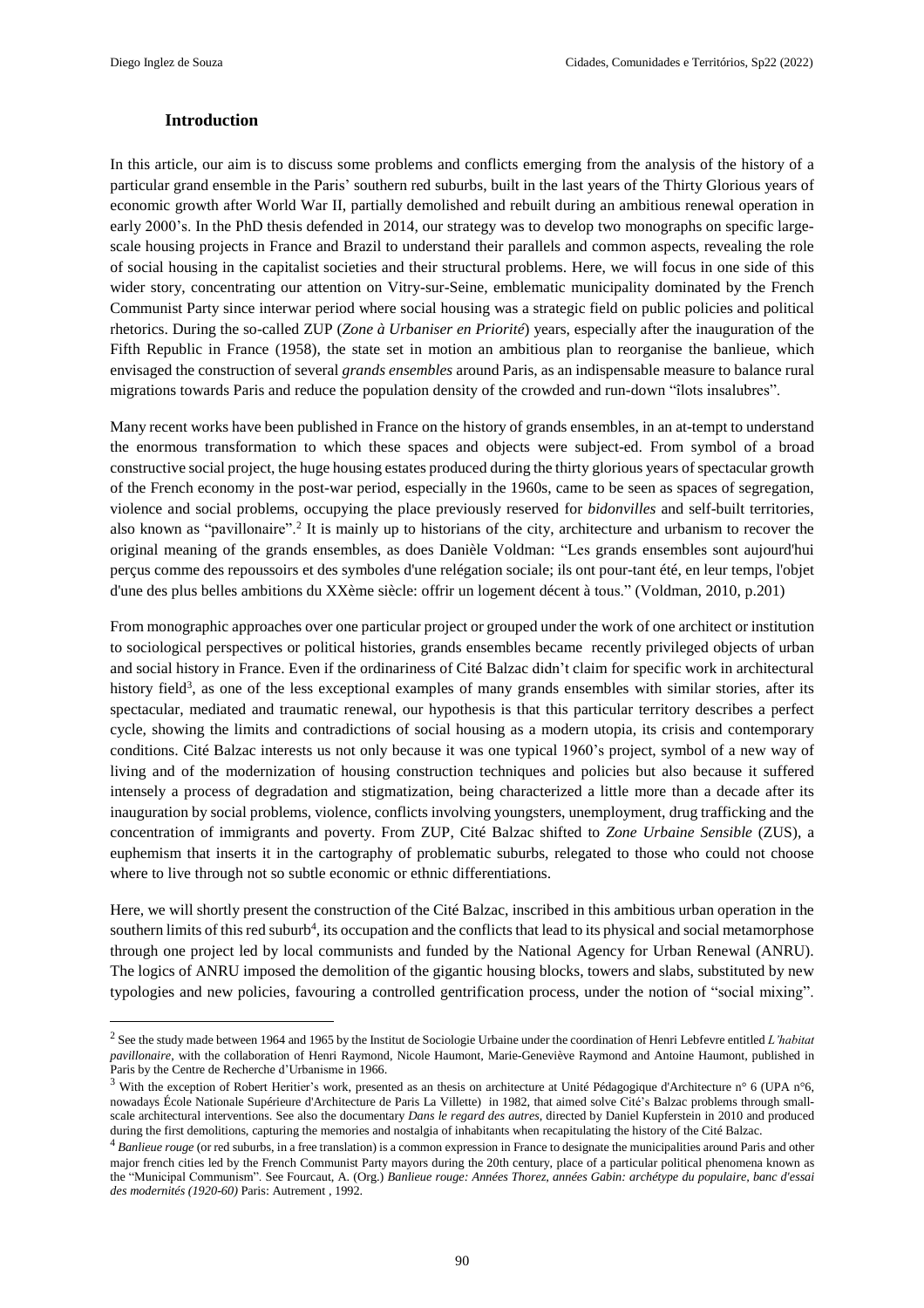This synecdoche of the history of rise and fall of this modern utopia — a decent house for every family, materialized through a particular architecture — hard, statistic or even sordid modernism that radically transformed the urban landscapes in France, can be foreseen following the singular history of the Cité Balzac. Through the critical and transdisciplinary gaze over these episodes, conflicts and trans-formations, we can understand some limits of social housing political and economic functions and the permanence of the urban crisis in contemporary conditions. Through a "simultaneous understanding" of the history of the subject and of this territory, confronted with the diachronic sequence of the short time of events reconstructed from local public archives and the press, we will seek to understand the general meaning and contradictions that surrounded the realisation of large social housing estates and that ended up calling into question the function of these policies.



#### **Figure 1. The strategic position of Vitry-sur-Seine**

Source: Plan d'aménagement et d'organisation générale de la région parisienne (1960).

#### **Tumulte dans l'ensemble: the case of Cité Balzac**

Cité Balzac is part of the Grand Ensemble  $N^{\circ}4$ , built in the late 1960's in Vitry-sur-Seine, following the plans of the Construction Ministry, led by former French resistant Pierre Sudreau (1919-2012) during Charles de Gaulle government (1959-1969). Sudreau embedded the functionalist urbanism doctrines as did Paul Delouvrier (1914- 1995), responsible for conducting the *Plan d'Organisation Générale de la Region Parisienne* (PADOG), approved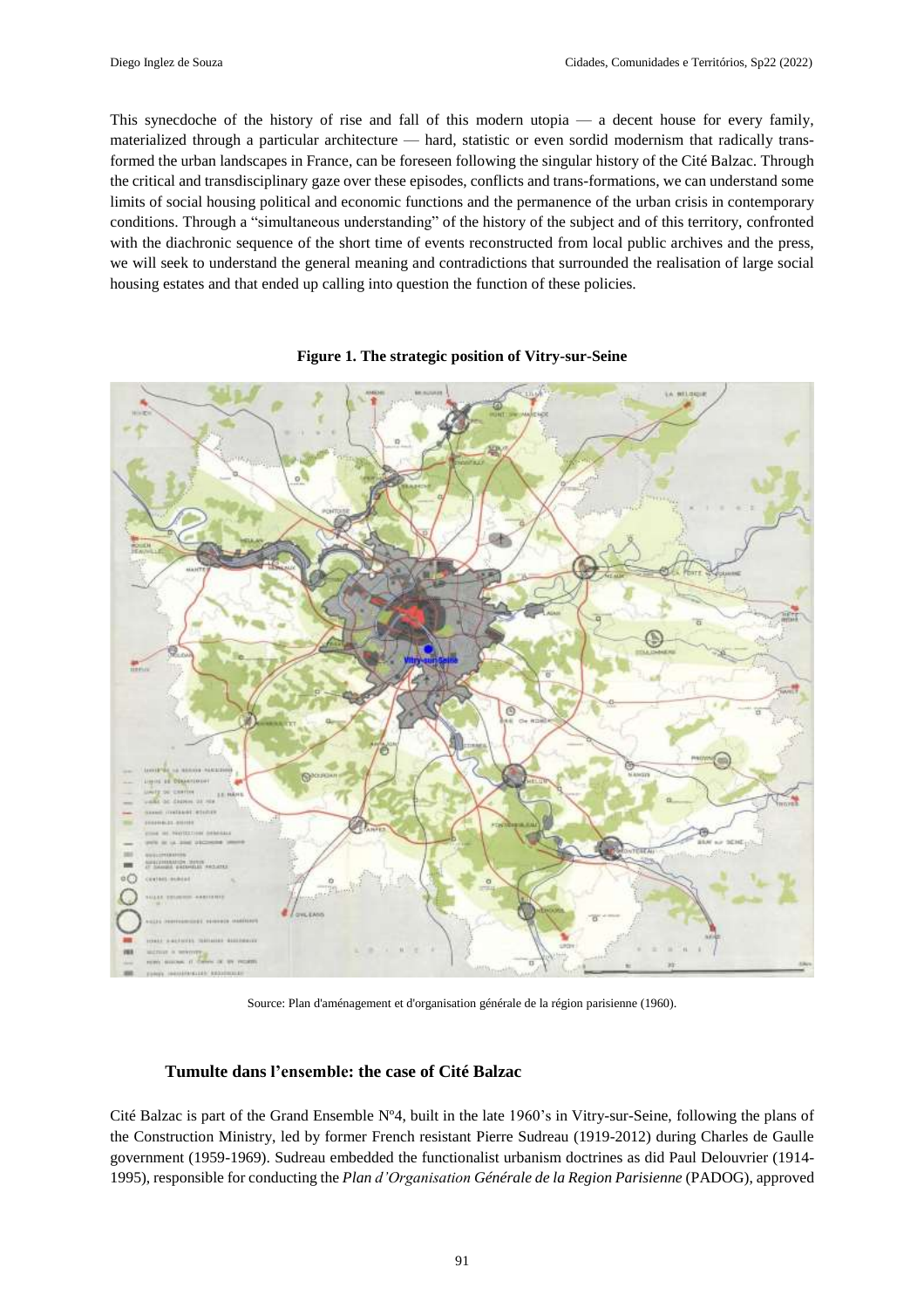in 1965 to "put some order in the urban mess" that characterized the Parisian region after World War II, following de Gaulle's words<sup>5</sup>. Vitry-sur-Seine, since 1925 until recently<sup>6</sup>, is ruled by the French Communist Party (PCF) as Ivry-sur-Seine, strategic territories of the municipal communism that emerged in the interwar years. During the *Trente Glorieuses* period (between 1945-1974), grands ensembles became the rule as urban model and iconic symbol of the État Providence. Social housing was a priority in communist administrations for evident reasons, transforming these territories in a collection of elaborated experiences in the field<sup>7</sup>. Since the 1920s, when the first blocks of 'Habitations à Bon Marché' (HBM) were built to house the precariously sheltered workers of the industries that settled around Paris, to the present day, the commune has been constructing both paradigmatic and ordinary examples of social housing projects<sup>8</sup>.

The characteristic achievements of the interwar HBMs were severely criticised by the modernists and the generations that followed, finding a certain rehabilitation in our days, praising their scale, more compatible with the traditional French cities. Le Corbusier (1887-1965) was one of the critics of this model of living, calling the buildings "sordid ante-chambers of the city"<sup>9</sup>; his fellow countryman, the poet Blaise Cendrars (1887-1961) also vociferated against the way of life inside today's valued HBM flats. Part of the criticism focused on the ineffectiveness of public production from the achievements of that moment, either HBM or garden city; both models would be unable to face the growing housing deficit, especially after the destructions of the World War II. Large-scale housing production based on industrialized construction would emerge from the 1950s as the only possible answer to face the problem, replacing the HBM-type brick buildings as a design paradigm, loaded with ornamental details characteristic of artistic masonry.



**Figure 2. Cité Balzac building site in late 1960's**

Source: Vitry-sur-Seine's Municipal Archives (APMV).

<sup>5</sup> 'Interview with Pierre Sudreau, Minister of Construction: Planning of Parisian Region', 20/Nov/ 1958. http://www.ina.fr/art-etculture/architecture/video/CPF86635169/entretien-avec-pierre- sudreau-ministre-de-la-construction-amenagement-de-la-regionparisienne.fr.html.

 $6$  The PCF rule over Vitry and Ivry-sur-Seine was only interrupted between 1940 and 1945, during World War II, when France was under Nazi occupation.

<sup>7</sup> Pouvreau, B. (2009) 'Quand communisme municipal rimait avec laboratoire urbain (1944-1986)' in Bellanger, E. and Mischi, J. (2013) *Les territoires du communisme Élus locaux, politiques publiques et sociabilités militantes* Armand Colin/ Recherches CHS.

<sup>8</sup> *Vitry, cité laborieuse* Documentary (1947) http://www.cinearchives.org/recherche\_avancee\_VITRY\_\_CITE\_LABORIEUSE-424-135-0- 1.html?ref=5afbb53ad8a230aa18fb5b5da297- be2a

 $^9$  Apud Heritier, R. (1982). Le quartier Balzac à Vitry - Analyse comparative de trois formes diffèrentes d'habitants collectives: un ilôt préhaussmannien, une rue haussmannienne et un grand ensemble - Proposition de réamenagement du quartier Balzac Paris: École Nationale Supérieure d'Architecture Paris La Villette.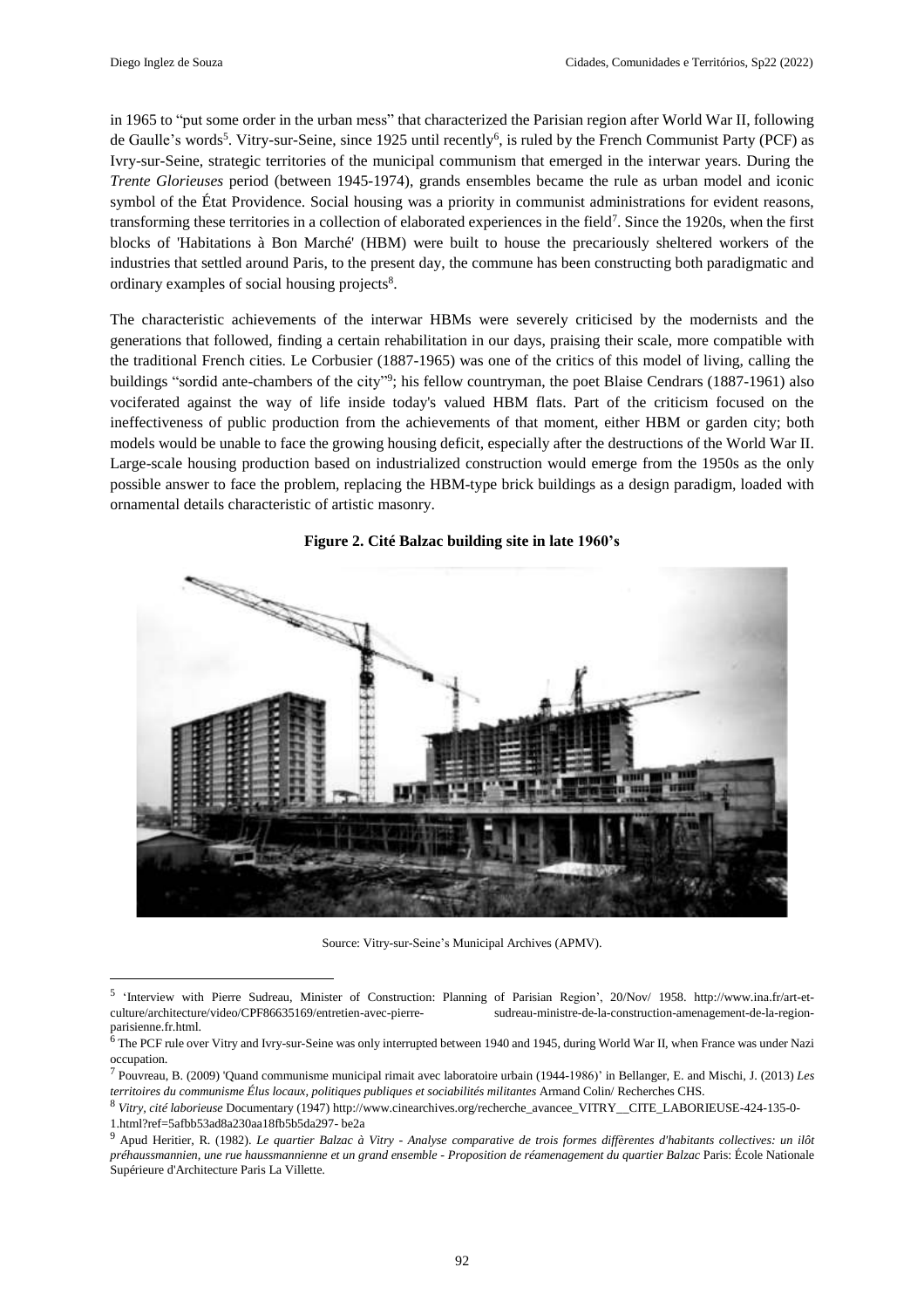In Vitry, we can find examples of early red bricks buildings that materialized a typology associated to the French version of the *Cité-jardins* or radical experiences such as the Charles-Floquet project by Marcel Lods (1891-1978) and Eugène Beaudoin (1898-1983) from 1933-35, using prefabricated concrete elements, among other more ordinary post-war "hard French" architectures, some of them greatly inspired of the Marseille's Unité d'Habitation by Le Corbusier and Pierre Jeanneret (1896-1967) and other modern typologies built during the ZUP years<sup>10</sup>.

Cité Balzac makes part of the ambitious plan of massive urbanization and city centre's renewal, involving the demolition of a substantial part of the dilapidated medieval urban core and the construction of dozens of new apartments blocks, public equipments, parks and commercial facilities.

> Ainsi naissent les cités nouvelles appelées 'grands ensembles' à partir des années 1960. Ce consensus, né de l'urgence de la crise du logement, est partagé par tous: les maires poussés par leurs électeurs qui veulent des logements neufs; les responsables politiques; les fonctionnaires du ministère et des directions départementales; les architectes et les maîtres d'ou-vrage. (Annie Fourcaut in Fourcaut, A. e Harismendy, F. (orgs.) 2011, p.211)



**Figure 3. Cité Balzac original project by Charles Sebillote**

Source: Vitry-sur-Seine's Municipal Archives (APMV).

The film *Deux ou trois choses que je sais d'elle* (1967), by Jean Luc Godard (1930-), reflects the ambiguities and contradictions of a society that was voluntarily modernising itself, in conflict with the new forms of life in metropolises and the prospects of the mass consumer society. The Parisian region is one of the female characters

<sup>10</sup> Monnier, G. and Klein, R. (2002.) *Les années ZUP : architectures de la croissance, 1960-1973* Paris: Picard.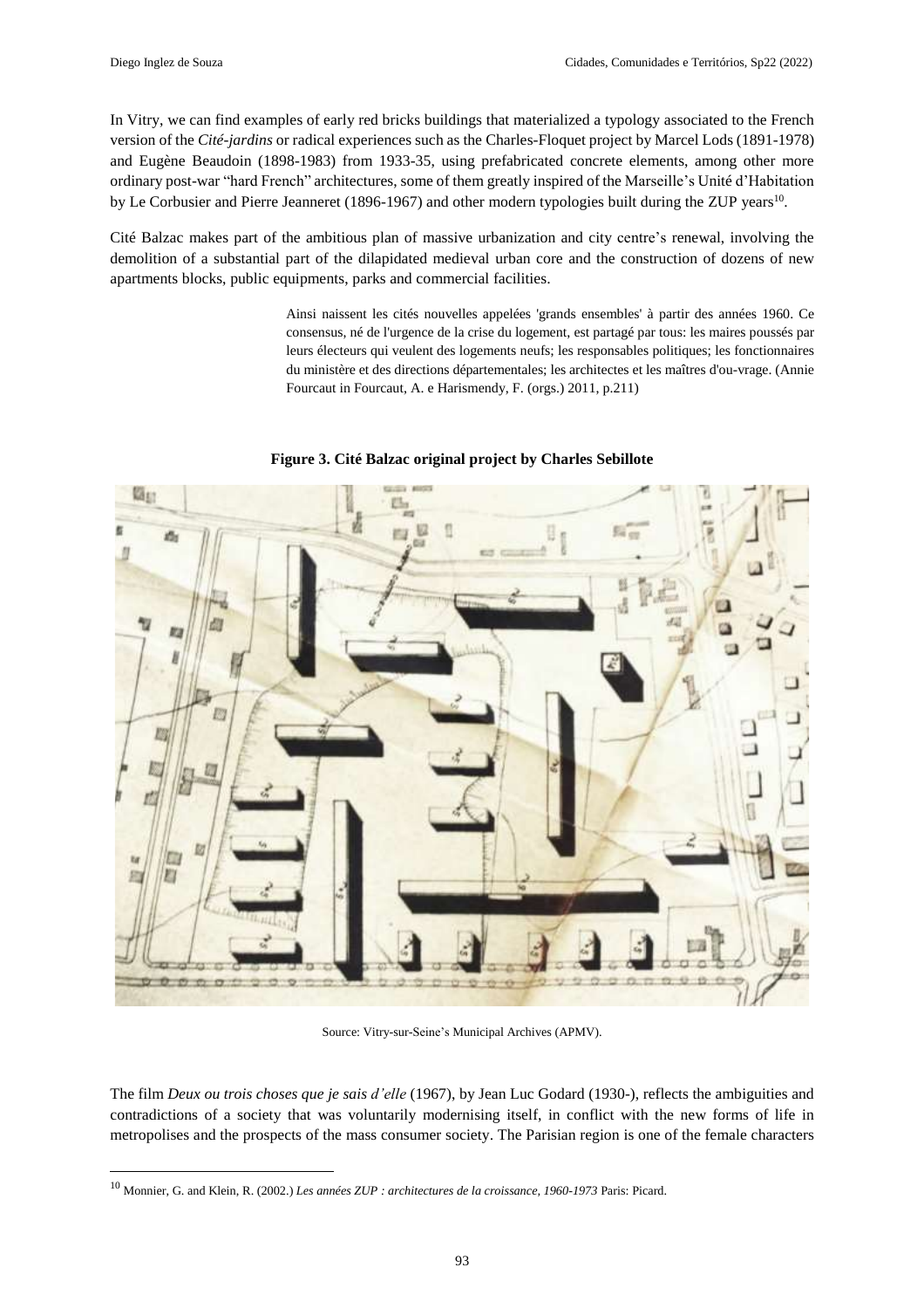in the film, among others, who prostitute them-selves while delivering reflections and 'lessons on industrial society', 'introductions to ethnology', echoing the critique and discourse associated with the grands ensembles in the same film through different characters.

The first project to the urban operation was made by the architect Charles Sebillote (1908-?), ac-cording to the Ministry of Construction prescriptions. However, the communist municipality re-fused the preliminary plan, demanding more social housing that could face the needs of the emerging industrial workforce, composed of French middle class but also European and north African migrants. Using the French Communist Party's political prestige, in expansion at that moment, Vitry's mayorship imposed the Italian-born architect Mario Capra (1923- 1971) as the responsible for the operation, in an attempt to control the major urban transformation and build modular experiences in the red suburbs. The urban project developed by Capra was greatly in-spired of Brasília as a model of a utopic city designed from scratch to foster new relations be-tween citizens of different social conditions under a complete rationalist urban realization. According to Bruno Vayssière, one of the first critics to write about the hard French, statistic or even sordid architecture characteristic of the Trente Glorieuses, the relation between Vitry's Grand Ensemble project and Brasília was evident: *Le grand ensemble de Vitry sur Seine, une* Brasília rouge précurseur: dès le debut des années cinquante, la rénovation urbaine à coup de tabula rasa inspirée *des bombardements va proposer de véritables villes contemporaines dans la ville ancienne.* (Vayssière, 1988, p.228)

During late 1960s, Oscar Niemeyer (1907-2012) was self-exiled in France, designing not only the siege of the Communist French Party but also other important projects on other municipalities ruled by the communists through strong and friendly connections with the PCF<sup>11</sup>. Brasília's yet recent fascination was one present reference on the imaginary of the protagonists of the municipal communism movement that dreamed of building the modern "symbolic capital" of the red suburbs the surrounded Paris (Bellanger and Mischi, 2013).

Ivry-sur-Seine, the Siamese sister city between Vitry and Paris, was an iconic communist municipality. Surnamed Little Moscow is a strategic political base of important PCF leaders like Mau-rice Thorez (1900-1964), Georges Marrane (1888-1976) and the Gosnat family<sup>12</sup> and an iconic territory for the realizations of municipal communism, such as social housing complexes, public health, education and leisure facilities on the Southern bastion of communist territories around Paris.

Planned to foster the expansion of the local population from less than 50.000 to 100.000 inhabit-ants within few decades, the massive operation composed of high rise precast concrete blocks and low-rise slabs transformed not only Vitry's landscape but also its social structures. Capra's plan organized the project in different sectors in order to absorb the demographic explosion characteristic of the post war years but also to offer decent housing to French middle-class families poorly installed on the "ilôt insalubres", whose demolition was considered a priority by the Construction Ministry policies. Cité Balzac was the most segregated sector of the ZUP established in Vitry, composed by different housing blocks built under different programs designed to offer housing to the population evicted from inner Paris, emigrating families coming from the countryside and to former slums inhabitants. The construction works started in 1967 with the erection of three high-rise blocks inspired of Le Corbusier's Marseille Unité d'Habitation and were accomplished around 1974, when the last of the smaller blocks were delivered to its first inhabitants.

The social organization of heterogeneous populations can be read through the architectural com-position of the ensemble: the three Marseille-inspired ABC-DEF-GHI blocks and the low-rise slabs around them were dedicated to typical HLM financing schemes and populations, while a longer block placed in the limit of the plot housed higher stand apartments with superior rents, mainly occupied by French middle class. Other three smaller blocks were dedicated to host populations moved from the Parisian "ilôt insalubres" situated on the 13ème

<sup>11</sup> On Niemeyer's period in France and its relations with the PCF, see Grossman, V. (2021) *Oscar Niemeyer en France : Un exil créatif* (Carnets d'architectes) Paris: Cité de l'Architecture et du Patrimoine.

<sup>&</sup>lt;sup>12</sup> Venise Gosnat (1887-1970), Georges Gosnat (1914-1982) and Pierre Gosnat (1948-2015) were key figures of the PCF based in Ivry-sur-Seine.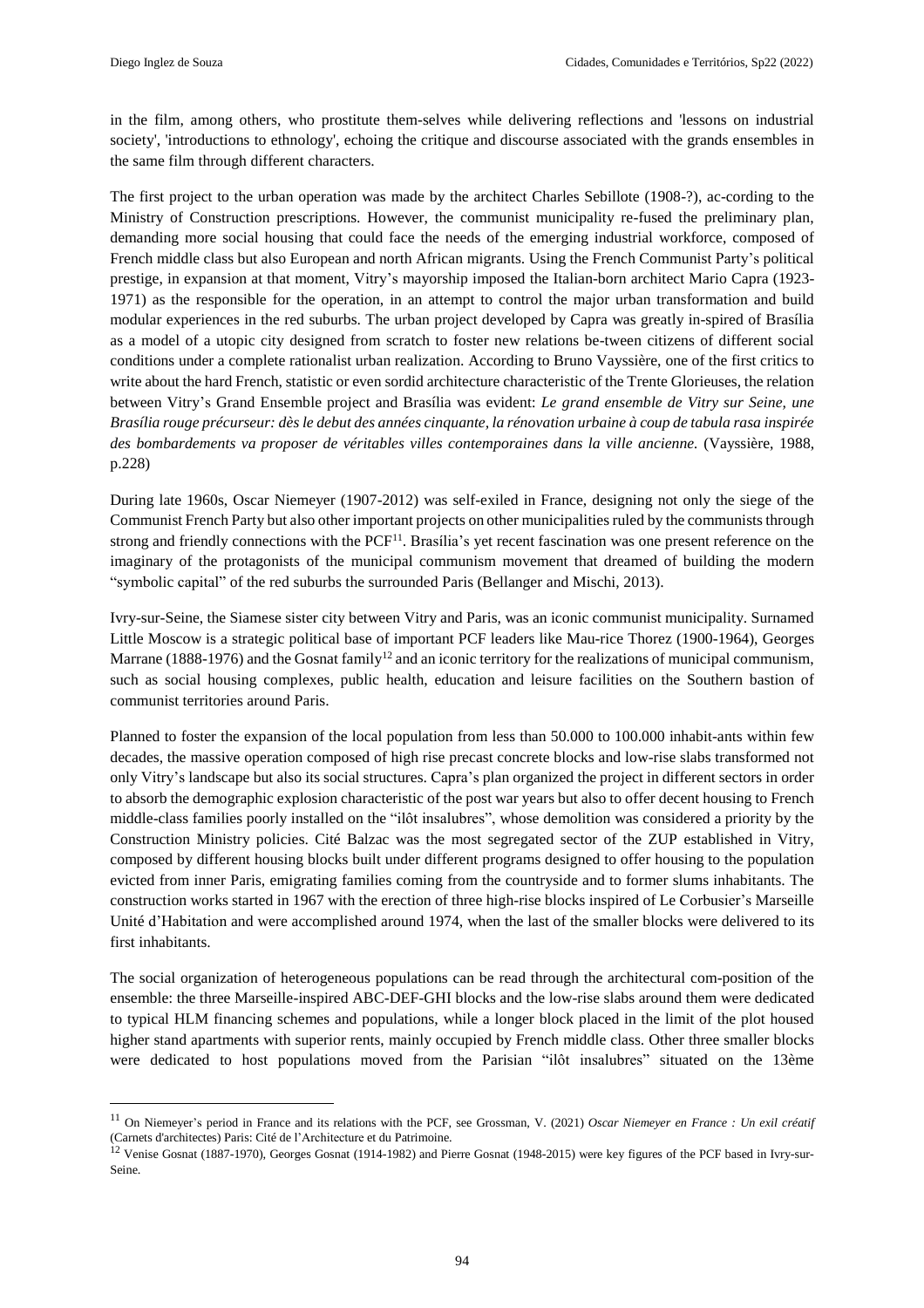arrondissement; a Cité de Transit, temporary residence for former slum residents, among them many Portuguese, existed also in Cité Balzac during its early years, being demolished in late 1970's. Until the recent renovation, also a *Foyer de travailleurs célibataires* lodged single African migrants working in France and willing to bring their families in. The local newspaper *Vitry Hier, Aujord'Hui et Demain<sup>13</sup>* , published by the communist municipality follows and reports the construction of the different phases of the Grand Ensemble project but also the clashes between first residents and authorities.

After some years of pacific coexistence of these three different social groups, the white and French middle-class started to leave the complex, stimulated by the savings accumulated during the thirty glorious years and by the policies of the liberal right government of Valéry Giscard d'Estaing (1926-2020) in late 1970's that fostered private-property policies on housing. The empty apartments were progressively occupied by migrant families, mainly from North Africa but also from European countries like Portugal and Italy or by poorly integrated piednoirs, French citizens re-turning from former colonies such as Algeria, independent since 1962. The conflicts between the incoming population of the housing projects and the former Vitry citizens started to become violent in the early 1980's when a youngster was killed by a janitor, giving place to clashes and conflicts mediated by the police and strong stigmatization on the press. The lack of maintenance of the collective spaces within the buildings and its infrastructures, associated with the pathologies of the experimental construction techniques employed to build in unprecedented speed and scale helped to raise the tensions between neighbours, aggravating the segregation and stigmatization of the Cité Balzac and its inhabitants.

In early 1980's, the transference of a group of African workers from another suburb controlled by the right wing to Vitry opposed the communist mayorship to the African Muslim immigrants in an episode explored in national political disputes and press to denounce communists contradictions. The mayor took part in an action to avoid the transference of the Mali immigrants, showing some limits on communist's notion of integration and giving fuel to both right wing and socialist's critiques.

At the same time, in the national level, the Socialist government of François Mitterrand (1916-1996) started to act in the sensible neighbourhoods, developing positive discrimination actions on these problematic territories and demolishing some of the blocks built in the late 1960's and early 1970's such as parts of the Cité des 4000, in the northern suburb of La Courneuve. Despite of the social actions undertook by a different approach of these impoverished neighbourhoods known as "politique de la ville", the relegation process on Cité Balzac kept escalating, helping to concentrate high rates of unemployed and undereducated populations and frequent episodes of delinquency such as drug trafficking and robberies. In early 1990's, the commercial facilities built in Cité Balzac were demolished after being left unoccupied by store owners tired of being constantly robbed by local youngsters. Progressively, the local social housing company, responsible for the administration and the attribution of the apartments to the families, had to face the rejection of the families to the possibility of living in Cité Balzac. Frequent demands of dwellers expressed the will of getting an apartment anywhere but in thisstigmatized complex.

In 2002, when the youngster Sohane Benziane (1984-2002) was burnt alive in a trash container in one of the Cité Balzac blocks by her ex-boyfriend, the national media turned again their attention to the complex, focusing the episode as a symbol of the conflicts that were spread out on social housing complexes opposing and challenging French revolution's moral and limits. In 2005, sever-al episodes of violence in the suburbs spread out an intense wave of contestation and altercations between youngsters and the members of the *Compagnies Républicaines de Sécurité* (CRS) in reaction to the death of three youngsters persecuted by the police. These mediated and politically explored episodes of a history of violence and tension frequent since late 1970's that suddenly and constantly escalates until nowadays has been analysed in different perspectives. The anonymous collective Comité Invisible in its manifesto *L'insurrection qui vient* (2007) situated in these struggles that took place in the French suburbs as an episode of a disruption in the politic field:

> What was new wasn't the "banlieue revolt," since thatwas already going on in the '80s, but the break with its established forms. These assailants no longer listen to anybody, neither to their Big Brothers and Big Sisters, nor to the communityorgani zations

*<sup>13</sup>* The collection of all editions of the newspaper can be consulted at the Vitry-sur-Seine Municipal Archive (APMV).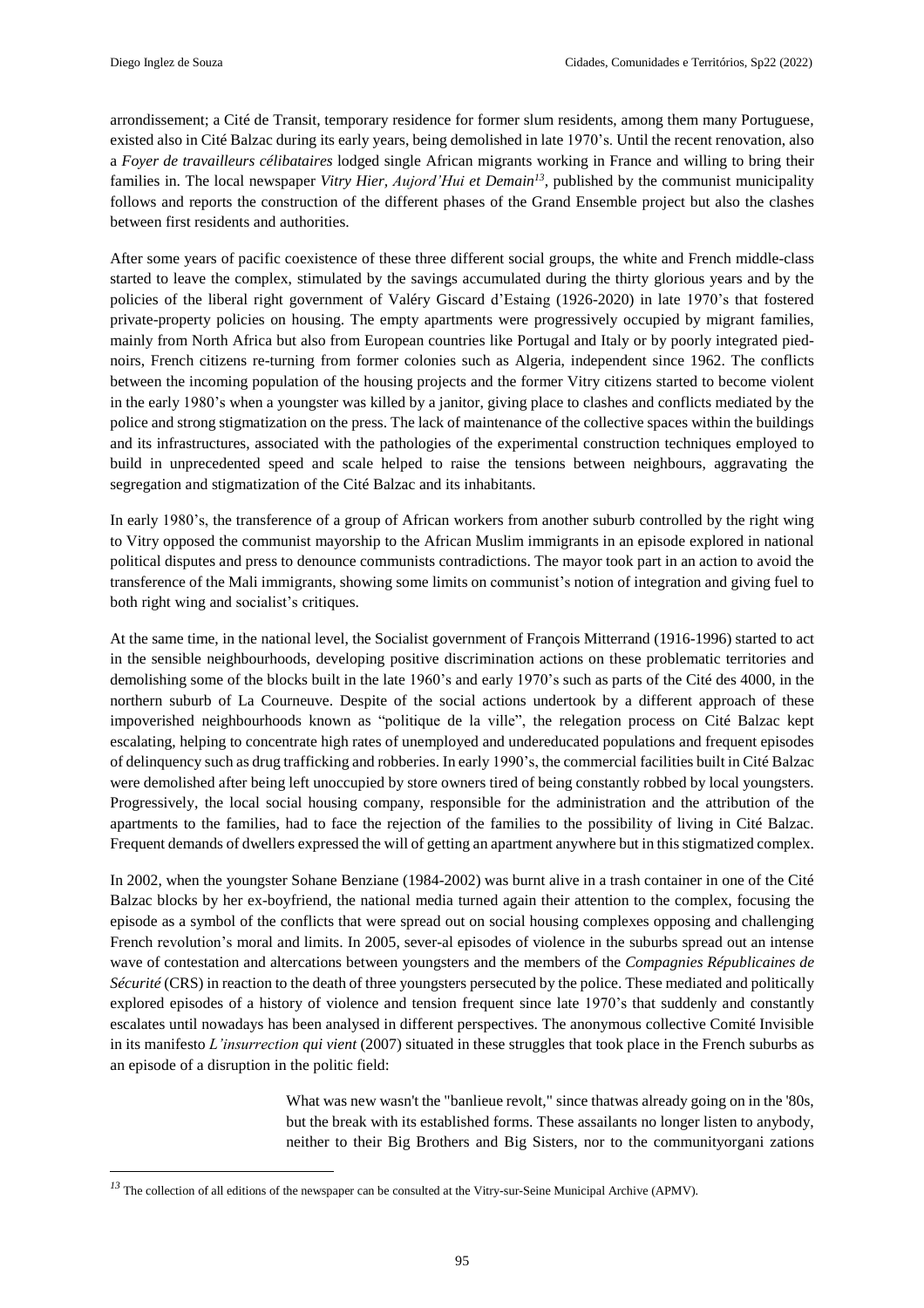charged with overseeing the return to normal. (…) This whole series of nocturnal vandalisms and anony mous attacks, this wordless destruction, has widened the breach between politics and the political. No one can honestly deny the obvious: this was an assault that made no demands, a threat without a message, and it had nothing to do with "politics." One would have to be oblivious to the autonomous youth movements of the last 30 years not to see the purely political character of this resolute negation of politics. (Comité invisible, 2007, p.24-25)

#### **Figure 4. Cité Balzac "shifts the page".**



# VITRY-SUR-SEINE LA CITÉ BALZAC TOURNE LA PAGE

A 13 heures pétantes, une corne de brume a retenti hier au pied de la cité Balzac, à Vitry-sur-Seine (Val-de-Marne). Quelques secondes plus tard, la tour «GHJ», 14 étages et 168 logements, s'effondrait comme un château de cartes sous les applaudissements et les sifflets, bientôt enveloppés dans un nuage de poussière. «C'est une page qui se tourne, c'est un peu de nous qui est tombé»: la plupart des habitants ont assisté le cœur serré à la démolition de la dernière tour de la cité, où la jeune Sohane avait été brûlée vive il y a dix ans. Avant «GHJ», deux tours avaient été démolies en 2007 et 2009, dans le cadre d'un vaste projet de rénovation de 280 millions d'euros qui a vu disparaître plus de 600 logements, soit la moitié des HLM du quartier. Le double a été reconstruit dans la commune. La cité Balzac, inaugurée en 1967 à Vitry-sur-Seine, est l'un des premiers grands ensembles de logements sociaux de la région parisienne. PHOTO FEFERBERG. AP

Source: Libération, September 6, 2012.

In the public opinion, especially in the early 2000s, modern architecture was considered responsible for these violent episodes, contributing with the tacit condemnation of the forms and techniques that helped to raise the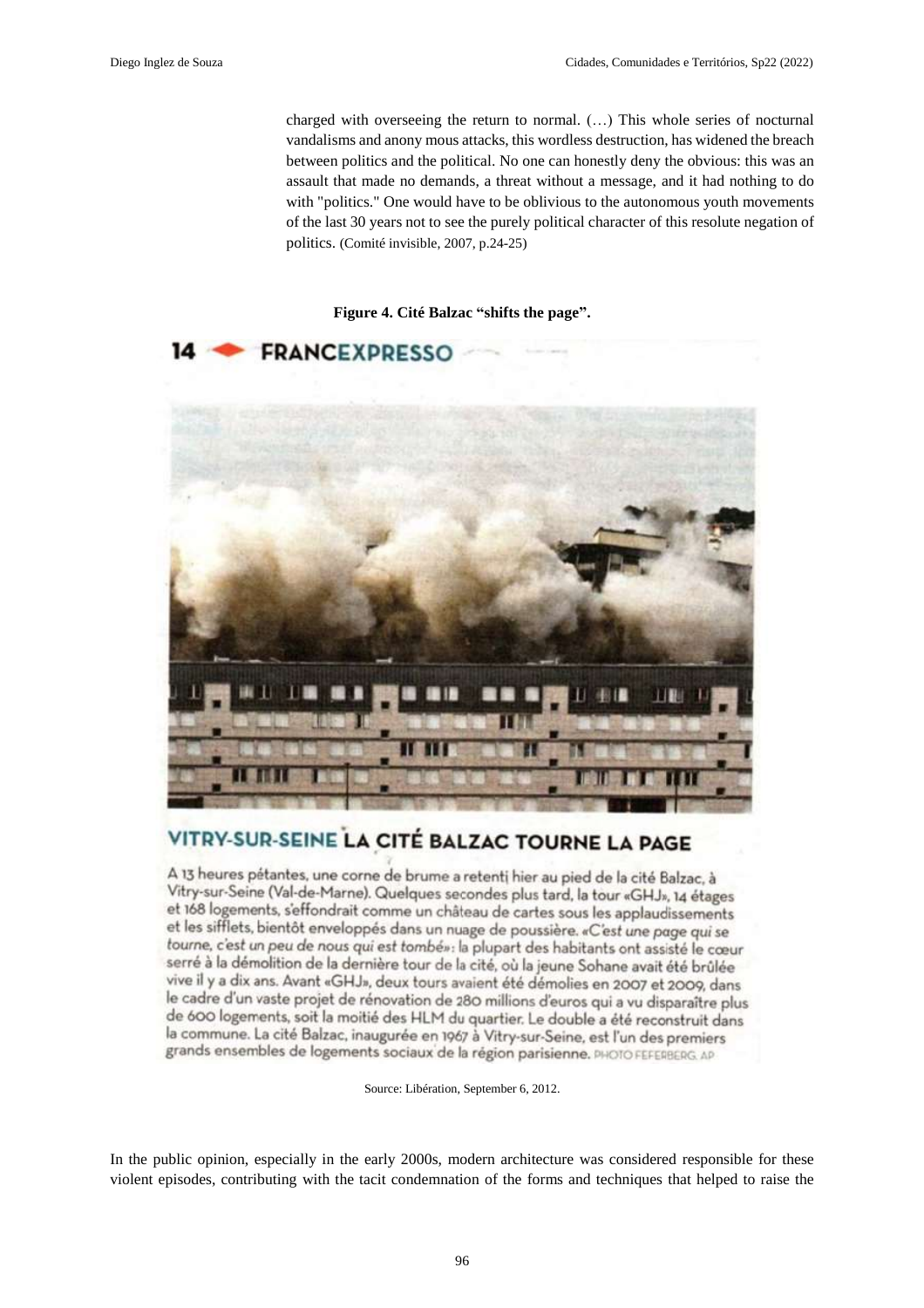conditions of living of middle-class families some decades earlier. The urban comedy *C'est la faute a Le Corbusier*, developed by Louise Doutreligne from the opinion of an inhabitant not far from Cité Balzac represents through a play the cultural rejection of the blocs, towers and slabs concrete architecture. The television show *Droit de réponse* in 1982 confronted the opinion of the inhabitants to the architects Fernand Pouillon (1912-1986) and Ricardo Bofill (1939-) around the question: Shall we destroy the grands ensembles?<sup>14</sup>, showing that the image of these housing complexes shifted from solution to problem within few decades.

Cinema has used these housing territories as an expression of cities and social metamorphosis, as a metaphor of the idiosyncrasies of the consuming society characteristic of post war and as battle field for the functionalist urbanism critique. Modern architecture and rationalist urbanism were perceived as tools of cultural homogenization and political control, as denounced by the situationists, specially by Guy Debord (1931-1994) in La Société du spectacle (1967). In 1990's, films like Mathieu Kassowitz's *La Haine* (1995) or *Ma 6té va cracker* (1997) placed in these territories the conflicts between different layers of the French society and their correlated spaces.

The demolition of the problematic blocks, considered and experimented since 1980's with limited results, appeared as a universal solution employed with different emphasis by both right and left wings to demonstrate the power and the commitment of French national government to re-establish the control over the popular territories. If this solution has been experimentally tested since 1980's in order to open these segregated spaces and integrate them to their surroundings, avoiding the poverty and social issues concentration on specific parts of these projects, after the 2005 fires, with the emergence of a right-wing government, demolition became a mandatory procedure in order to intervene on the grands ensembles.

## **Rénovation, démolition, résidentialisation**

The creation of the National Agency for Urban Renewal (ANRU) by the Jacques Chirac (1932-2019) government gave place to a new wave of radical transformation of the housing complexes, intensified during the Nicolas Sarkozy (1955-) mandate. Cité Balzac is the epicentre of the demolitions<sup>15</sup> related to an ambitious operation by the National Agency for Urban Renewal (ANRU), planned in accordance with the Vitry's communist municipality, also inscribed in an Operation of National Interest (OIN) and structural transport articulation of the Paris Region, the so-called Southern Arc of the Grand Paris project.

The project provided for the demolition of almost a thousand housing units in the complex and the construction of two new units for each demolished unit, spread across the various districts of the city. This opportunity was seen by the municipal authorities as leverage for the resumption of housing construction in the commune, on a downward trajectory since the glorious thirties, while 'solving' the problems of Cité Balzac through the forced introduction of a supposed social *mixité*, opening up public land to private developers and other income strata as a strategy to break the pocket of poverty that was concentrated there.

Following the logics of the ANRU, for each new social housing unit to be built, one had to be demolished, situated inside the defined perimeters that concentrated social issues. The Sensible Ur-ban Zones (ZUSs) were elected by then as epicentres of the spectacular demolitions widely mediated and celebrated by the government as definitive solution of the social problems associated with these particular architectures. The sociologist Renaud Epstein, in a detailed analysis of the typical processes of renovation and reconstruction, makes a distinction between *renouvellement* and *rénovation urbaine*, differentiating the reform of sets experimentally tested in the most varied forms over a quarter of a century of 'politiques de la ville' and the renovation, which would necessarily go through the public and media impact of a major demolition and transformation of large groups.

<sup>14</sup> *Droit de réponse* (1982, January 23) 'Faut-il raser les grands ensembles?'. INA.fr. http://www.ina.fr/video/ CPA82056439/faut-il-raser-lesgrands-ensembles-video.html.

<sup>&</sup>lt;sup>15</sup> The larger blocks were fully demolished while the lower ones had been either renovated or partially demolished. The first block, ABC was demolished in February 14 2007, followed by DEF, in June 23 2010 and GHJ, in September 5, 2012.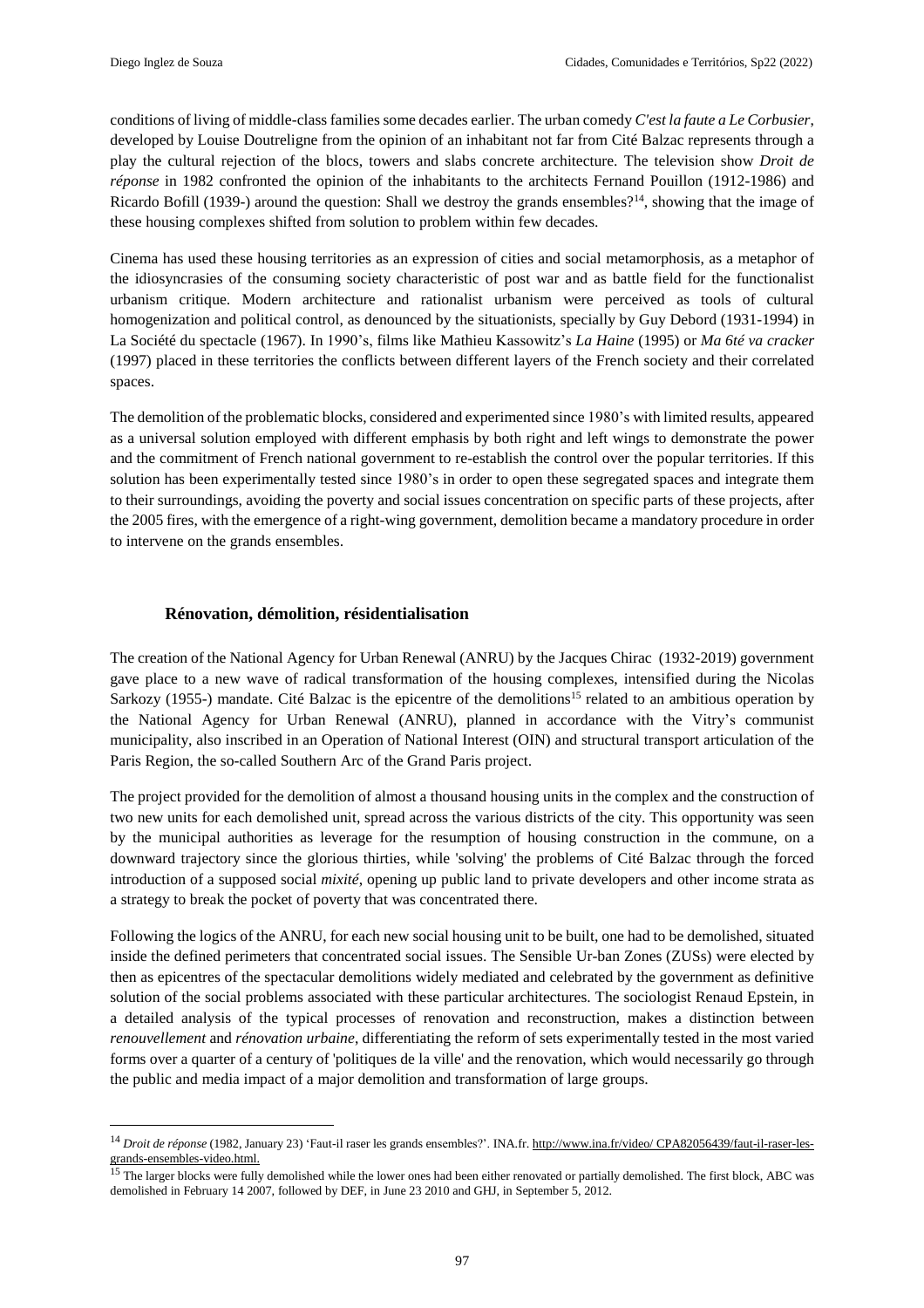## **Figure 5. The different phases of the Cité Balzac during the renovation, demolition and residentialization works in 2014**



Source: Author, 2014.

Il faut dans le même temps faire disparaître les stigmates qui réduisent leur attractivité résidentielle, ce qui justifie des démolitions de grande ampleur d'immeubles parfaitement salubres. Em même temps, ces démolitions libèrent des vastes terrains sur lesquels les aménageurs peuvent dessiner librement de nouveaux morceaux de ville. La démolition de barres et de tours, remplacées par des maisons et de petits immeubles collectifs, banalement disposés le long des voies nouvellement crées, permet d'opérer une transformation aussi profonde que visible, à la mesure du caractère spectaculaire de la disparition, dans un nuage de poussière et un odeur de poudre, de ces quartiers hors normes. (Epstein, 2013, p.95)

From Vitry to the national plan, the publicity of Sohane Benziane episode levelled the leader of the feminist movement "Ni putes ni soumisses" to an important position on the Sarkozy government but also helped to establish unique conditions to the Vitry-sur-Seine's renovation project, ap-proved among the first ANRU operations. For each apartment demolished at the Cité Balzac, two new housing units were to be built in Vitry. The three high-rise blocks and some parts of the lower slabs were appointed to be demolished in order to integrate the housing complex in the surroundings, avoiding the enclave condition of the Cité Balzac and erase its negative image. Even the name of the complex was to be changed, giving place to a new neighbourhood called Petit Vitry, liberated from its traumatic past. Under the abstract notion of social mixing, the impoverished population of the Cité Balzac was spread out and installed on other social housing complexes or even on other municipalities and the middle-class was attracted to the new constructions with policies that encouraged private property acquisition through affordable conditions.

The remaining blocks were renewed and went through "résidentialisation" operations, neologism that stands for interventions in order to improve the energetic conditions of the apartments and, above all, install security systems, and establish limits between private, collective and public spaces, avoiding the grey areas where part of the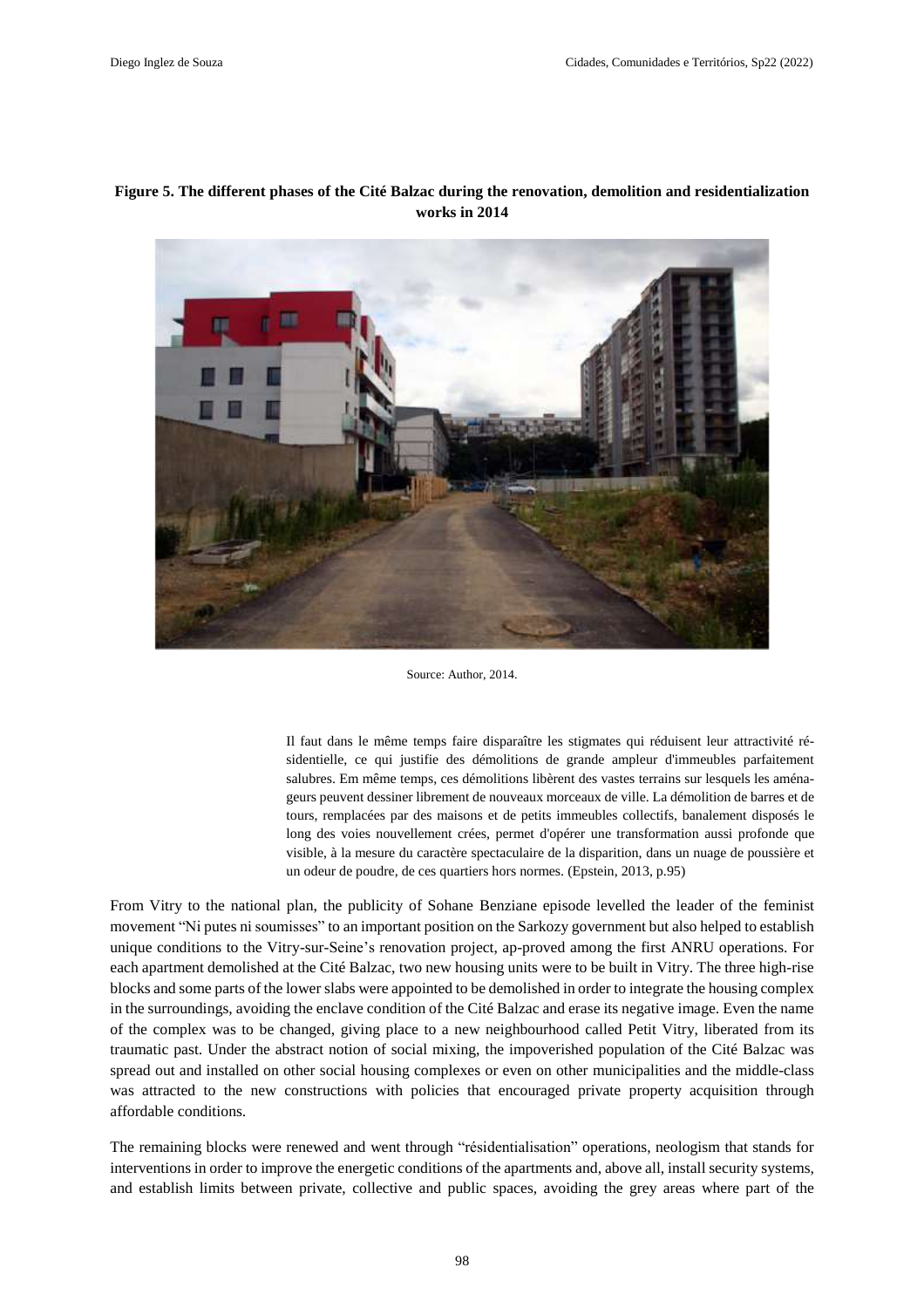traumatic episodes took place. One important source to grasp the chronology of the urban renewal operation in Vitry is the local newspaper *Les quatre pages*, published by municipality as part of participatory strategies to communicate the phases of the project to the inhabitants and promote activities with them through the local social centre. Epstein describes the logic and the mechanisms of the "résidentialisation" that aimed to transform the social housing complexes in ordinary parts of the urban fabric, imposing new dynamics and rules:

> la résidentialisation doit simplifier la gestion urbaine en clarifiant les domanialités et donc les responsabilités en matière d'entretien et de nettoyage des différents espaces, entre les collectivités territoriales et les bailleurs sociaux ou syndicats de copropriétaires; elle doit aussi contribuer à la sécurisation des lieux en rendant plus difficile l'appropriation des espaces extérieures et des halls d'immeubles par les groupes de jeunes à l'origine de nui-sances et de dégradations; enfin, elle doit aussi contribuer à la sécurisation des lieux en rendant plus difficile l'appropriation des espaces extérieurs et des halls d'immeubles par les groupes de jeunes à l'origine de nuisances et de dégradations; enfin, elle doit responsabiliser les habitants, les incitant à respecter les parties privatives et communes de leur résidence. (Epstein, 2013, p.95)

The remaining public land was occupied by lower scale developments and "eco-friendly" architectures, marketed as a viable investment with optimistic valorization possibilities supported by expected improvements on public transportation system enhancing the direct connection to Paris. At the same time, other social housing projects of exceptional quality and architectural significance were recognized by heritage institutes and administrations that questioned the demolitions and recommended the preservation of several grands ensembles as a built testimony of a modern utopia that shaped French landscape in the 20th century.

Having in mind that Vitry-sur-Seine was included in the perimeter of the Great Paris project, aiming to expand and improve the public transportation network as a strategy to expand the limits of the French capital over the surrounding municipalities, it is impossible to consider Cité Balzac's project as a punctual operation disconnected from the plans to integrate these problematic suburbs in the more socially homogenous territories that nowadays characterizes Paris *intramuros*. Apparently, what happened in 1860 with the expansion of Paris limits with the annexation of its surroundings by Haussmann and the extension of social housing territories over the last defence walls from 1930's onwards, may be happening again in consequence of the integration of the "red suburbs" around Paris with the expansion of public transportation networks. If in its glorious years Cité Balzac received some of the former inhabitants of the Îlot insalubre Nº4, as described by Henri Coing in 1966, once again the impoverished dwellers are being pushed away, forced by sophisticated segregation mechanisms to move to other limits or to worst housing conditions. At the same time, the renovation left new void plots to be occupied by real estate investments with few or any social concerns, where the middle class unable to afford Paris prices found an opportunity to buy an apartment.

## **Final notes or the vicious circles of social housing**

Housing in an intriguing object of interdisciplinary studies that articulates measurable needs that can be stablished for specific layers of the society through financing and access conditions with more abstract and subjective desires, impossible to satisfy or precisely describe, as the historian Danièle Voldman (2010) would put it<sup>16</sup>.

Additionally, there is a hard conciliation between architectural optimism regarding the great housing projects and the political critics of its structural role in controlling urban and social dynamics. In France, this fracture and frictions can be observed in detail through the recent history of one particular territory and its uncertain near future. Cité Balzac is an emblematic example precisely because it is not an exception or an application of a general rule: its history unveils elements of the general and particular dynamics involved in the metamorphosis of the grand ensembles.

 $\overline{a}$ 

<sup>16</sup> Voldman, D. (2010). *Désirs de toit* Paris: Creaphis.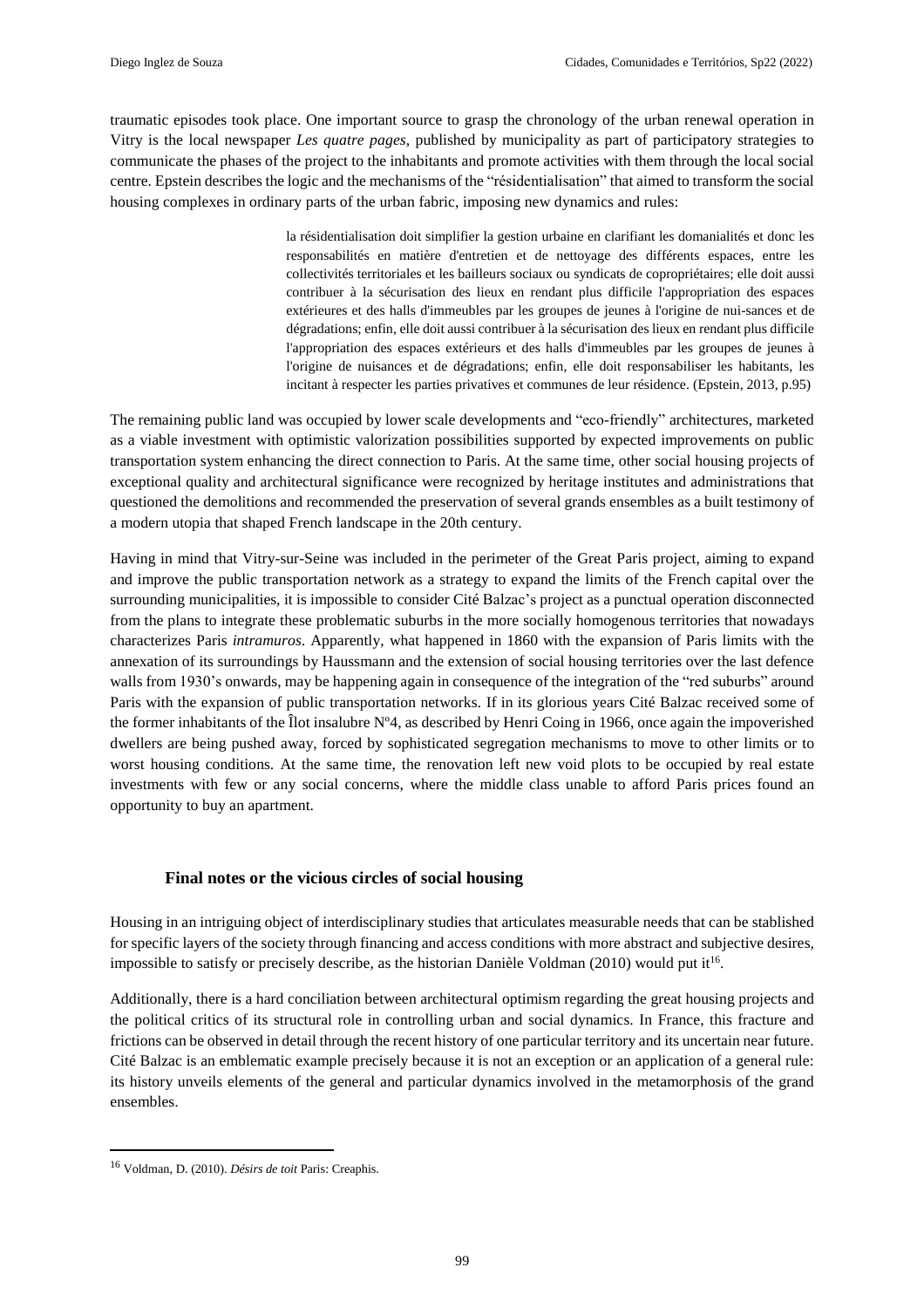Even in a communist mayorship, we can observe and understand these recent episodes that turned one page of the history of this housing complex as effects of an "urban realpolitik"<sup>17</sup> as defined by Sfeir (2013). The municipality is associated with national funding and agencies led by governments of different political orientations and private real estate developers to operate a controlled gentrification program using the notion of social mixing to transform the economic and ethnic profile of the inhabitants of a specific part of the city as a strategy to intervene in the alleged source of the frequent urban conflicts. The typical "hard French" architecture of the glorious post-war years was the more visible and concrete aspect of these transformations. Hero, villain and victim of a tragedy, architecture was by nature inscribed in a vicious circle of the social housing contradictions, as described in a political economy perspective by Butler and Noisette (1983):

> Les termes de « logement social » désignent un phénomène historiquement et géographiquement bien particulier: une classe sociale est, en tant que telle, privée de la maîtrise de son habitat et se trouve « logée » par une autre. Sauf à vider le concept de tout sens, on ne peut le rapporter à n'importe quelle forme de ségrégation sociale dans l'habitat, ou à n'importe quelle traduction spatiale d'un rapport de domination ou d'exploitation. La notion de logement social comme les réalités qu'elle recouvre sont en ce sens liées à l'évolution des sociétés capitalistes occidentales. (…) Depuis le XIXème siècle, l'économie et la société françaises se sont profondément transformées. Mais les caractères et les fonctions du logement social demeurent indissolublement liés à sa nature, quels que soient ses avatars formels ou ceux des politiques mises en oeuvre. Par nature, il est à la fois produit, outil et lieu de contrôle et de ségrégation. Chacun peut l'observer quotidiennement dansl'espace urbain. (Butler and Noisette, 1983, pp.6-7)

Friedrich Engels (1820-1995), when analysing the housing question in capitalist industrial societies in 1872, identifies a bourgeois solution method developed during the Haussmannian urban reforms in Paris that describes vicious circles that seem active at the particular history of the Cité Balzac, metaphor or synecdoche of similar histories in other cities and societies.

In reality the bourgeoisie has only one method of settling the housing question after its fashion - that is to say, of settling it in such a way that the solution continually poses the question anew. This method is called "Haussmann." (…) By "Haussmann" I mean the practice, which has now become general, of making breaches in the workingclass quarters of our big cities, particularly in those which are centrally situated, irrespective of whether this practice is occasioned by considerations of public health and beautification or by the demand for big centrally located business premises or by traffic requirements, such as the laying down of railways, streets, etc. No matter how different the reasons may be, the result is every-where the same: the most scandalous alleys and lanes disappear to the accompaniment of lavish self-glorification by the bourgeoisie on account of this tremendous success, but they appear again at once somewhere else, and often in the immediate neighbourhood. (Engels, 1872, pp.68-69)

Inscribed in a wider national strategy, even the communist municipality seems to be involved on the pragmatic capitalistic dynamic that involves periurbanization, relegation and gentrification, as described by Jacques Donzelot (2009) when analysing contemporary dimensions of urban trans-formations that takes place in these problematic suburban territories.

> La prise en compte de la fermeture entre ces 'états de ville' que sont la relégation, la périurbanisation et la gentrification permet de mesurer la véritable portée de cette logique de séparation: une diminution du sentiment d'interdépendance, la tentation pour les petites classes moyennes de renvoyer la population reléguée vers son pays d'origine, du moins d'incriminer la cause de sa présence sur le territoire national, cette 'mondialisation' 'par le bas' qu'est l'immigration vécue comme déstabilisant la société. (Donzelot, 2006, p.56)

<sup>17</sup> Sfeir, N. (2013) "Realurbanism: or the Urban Realpolitik.Towards a 'Spatialisation' of the Realist Paradigm" in *International Relations Theories Journal of Settlements and Spatial Planning*, vol. 4, 1, 1-10.